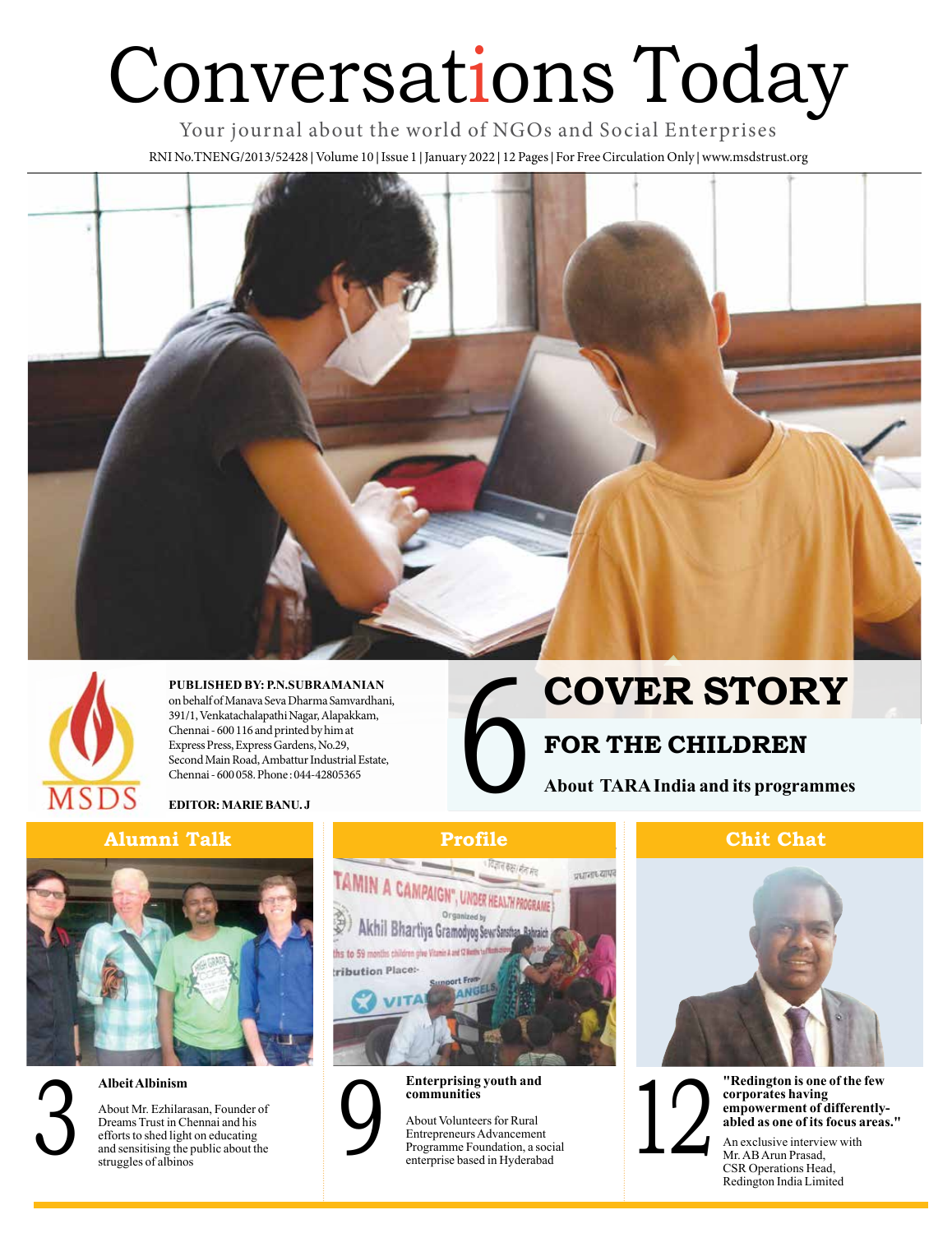### **Focus 2**



### **FROM THE EDITOR**

**Dear Reader,**

Seasons' Greetings!

This year, India will be celebrating the 72nd Republic day that honours the day when the Constitution of India came into effect. Our Constitution declares that India is a sovereign, socialist, secular, and democratic republic. It also gives us our rights and duties as citizens. The core values for this constitution were derived from the country's inspirational freedom struggle–are justice, liberty and equality, along with the promotion of fraternity.

The Republic Day celebrations are an occasion to rejoice in the rituals of democracy whose norms are finely laid out in the constitution that was adopted on this day in the year 1950. We celebrate this day to reiterate the importance of being a universal democratic republic. The Government of India organises a program on this day every year in National Capital, New Delhi, where a special parade is organized at India Gate. In the morning, people gather on the Rajpath to witness this great event. To showcase 'Unity in diversity', different states of the country display their culture, traditions and progress.

Unity in Diversity is the mutual understanding and harmony among groups of individuals with a multitude of differences in terms of culture, religion, ethnicity, race, language etc. The term has originated ever since the rise of the first human civilizations thousands of years ago and has certainly resulted in the ethical and moral evolution of humanity. We have learnt to live in diversity, and our geographical features further solidify this bond.

On this Republic Day, I hope that no matter who we are, rich or poor, a powerful politician or a regular citizen, we continue to respect the basic principles and values given to us by our constitution. As we move forward and continue to build this nation, let us not leave behind the foundation on which our country is built.

Jai Hind!

*Marie Banu*

**EDITORIAL Latha Suresh Marie Banu**

## **ARE YOU DIS-EASED?**

*"Whatever the tasks, do them slowly and with ease, in mindfulness."— Thich Nhat Hanh*



Example of being, thinking and doing could be the new year's mantra. Ease and not easy. Easy would mean simple and comfortable. Ease means a mental state where there is freedom from pain and suffering, despite inevitable ups and downs and difficult circumstances. Not living with ease shows up as dis-ease. Dis-ease of the mind is busyness, relentless activity and that of the body is ailment.

A life of ease- what is it? Getting into ease is an active engagement with the reality, it is not a "whatever" attitude, it is about absence of unnecessary effort.

Ease in the mind is the ability to be focused and creative- effortless. As though the mind is expanded and more can be absorbed and "processed" without anxiety and worry. Ease in the body means, the muscles are flexible, relaxed and there is vitality in the body, free from constraint.

Living with ease is striking a delicate balance between alertness and restfulness in everything we do. We live life with an either/or principle. On one hand it can be alertness and a lot of doingness where restfulness takes a back seat and on the other hand it would be rest where work takes a back seat.

When you make ease your companion, it is a choice. We need to make ease a partner. It does not come by default, it is a process of "taking a stand" or making an intention to choose ease- hustle less, flow more. Do not try to earn ease—that means, I will be at ease if I complete my work or I will be at ease after taking care of my parents. Ease is an ingredient and not an end result.

The way to choose ease is…..

- 1. Remember that things and situations need not be easy. Things take time. Face the bumps in the road.
- 
- 2. Be grateful<br>3. Do not have 3. Do not have a narrow view of everything you do. See the big picture.
- 4. Take help and support when needed
- 5. Drop perfectionism, do not judge yourself and others
- 6. Enjoy what you do

### **Yours Energetically**

*Ms. Bhuvaneshwari Ravi is trainer, facilitator and coach of the Positive Energy (PE) program. She is a spiritual seeker with a vision of transforming her own energy state from surviving to being. In this journey she has gathered deep insights and is continuously working towards creating a pathway for more seekers. With years of exposure to spiritual practices like yoga, reiki, and personal development interventions like coaching, she is working in the Organization Development and Leadership Development space.* 

*She can be contacted at bhuvaneshwari@teamthink.co.in for arranging Positive Energy training and Coaching sessions.*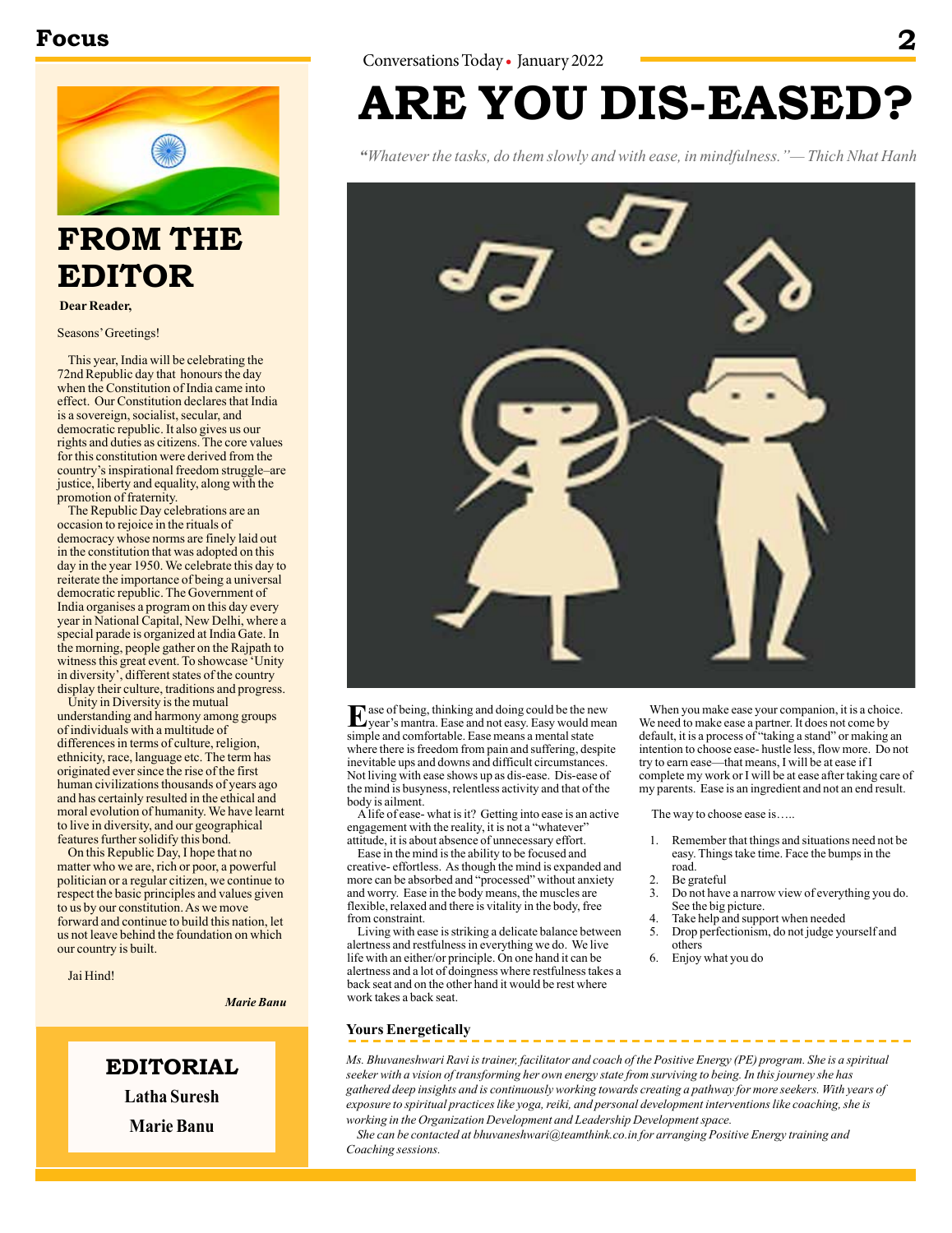# **ALBEIT ALBINISM**



**D**iscrimination has evolved in modern days and<br>society finds new modes of treating specific groups differently. Reasons could be many but the fact is, discrimination in one form or another is a social habit. Personal experiences can teach an individual many things about his identity but discrimination goes right down and hits at one's confidence. "It has become so effortless in making somebody feel worthless, that too for factors they are not accountable for. This is exactly what happens to albinos – people affected by a rare skin disorder called albinism," laments S.Ezhilarasan, Founder of Dreams Trust in Chennai.

Ezhilarasan was raised as a typical Chennai boy. His under graduation in Sociology gave him perspective and he was able to embrace his own discrimination objectively. Coming from a supportive family, this was not difficult for him. "This may not be the case with other albinos. Ultimately one has to interact with the society, with the system outside their close social eco systems and traverse challenges to achieve their dreams," he adds. Soon after graduation, Ezhilarasan worked with different organizations like Bharathiya Jeevandhara, Netrodaya, Banyan and MASS (Manpower Awareness Social Services Trust) to gain insight in to working with specific target groups. Gaining an extensive field experience, he was now ready to establish his own trust.

Absence of the pigment Melanin which gives color to skin, hair and eyes makes albinos appear white or pink or even yellow in some cases. This genetic disorder can be present from birth or appear later in life as melanin wades away. Irrespective of the category, albinos look different externally. But they are individuals with their talents, strengths and aspirations. Ezhilarasan thought that awareness was a serious issue and if people were educated they were bound to learn and change their behavior towards albinos. But little did he realise that albinism was a condition that was nowhere to be found in the Tamil Nadu Gazette.

Dreams Trust was founded in 2010 to help albinos who are disadvantaged physically, mentally, socially and economically. Extremely sensitive to light and photophobic, they are unable to work efficiently for long hours on computers or under the sun. "Computers, laptops are an important part of any job we do these days. Simple changes can help albinos but no

organisation thinks of adapting few changes to help one or two employees work comfortably and productively. They just prefer hiring candidates who can fit into the systems they have long used," says Ezhil, who emphasizes that the resultant stress is disturbing and discouraging. To be able to advocate help, Dreams Trust wanted to be sure of the population it was trying to reach.



Ezhil was shocked to learn that there was no official data on albinos anywhere. His Right to Information application to the Social Welfare Board and Department of Health about albinos in Thiruvallur district. "There is no information about albinos or even albinism's prevalence in the Gazette. How can the government not have data about its people," he says, still reeling in that shock. So now, the approach was to create awareness and find albinos in the process. A series of awareness programmes in schools, colleges over a period of six months helped Ezhil identify 85 albinos.

Ezhilarasan also pursued a graduation in Psychology and was trained in Positive Mental Attitude, Non Violence Communication and Brain Power Development. His career as a trainer progresses simultaneously, honing his communication skills and

building his confidence. Dental camps, road safety weeks, rural camps, etc are organized to spread community awareness. "Awareness and data collection had to be planned together because my mission was something only a handful of people could relate to. A condition that causes disability but not recognized as one, is not acknowledged anywhere. So, from where will support systems come up?" wonders Ezhil who had

to start from the scratch.

Although moving one step at a time, his long term goals are very clear. He strongly vouches for the need to establish a research institute focusing on albinism holistically. Research and adaptation mechanisms have a strong value when told by an acknowledged institution. "My efforts till then have to shed light on educating and sensitizing the public about the struggles of albinos," he adds. Having come across experiences that he also associates with racism, Ezhil has raised and moulded himself to bring visibility to the issue.

Single-handedly managing the operations of the Trust, he finds it a lonely journey but is very sure of the rewards he may reap soon. "I know this is hard; I know how this is going to be. All I intend to do is to create a network of albinos we have identified. It is also a tough task for them to associate because of the stigma and family pressure they are used to," understands Ezhil. Eventually, he hopes, they will also realise that families and friends may try to help, sympathise,

but cannot empathise. Coming together could help them explore options like vision goggles or eye surgery, for instance.

Ezhil feels that CSIM redefined his perception of social work and the concept of beneficiaries. "Dreams Trust and  $I$  – we are each other's strengths and the group we are building are not beneficiaries, rather our partners/peers who can help us understand the issue profoundly. Huge knowledge gap hinders intervention but CSIM taught me that an individual's strength and group's strength must be derived from what they can contribute and not from what they desire to change. This is a big life lesson for me as an individual and I also share this with my audience at personality development programmes," he shares.

*Shanmuga Priya.T*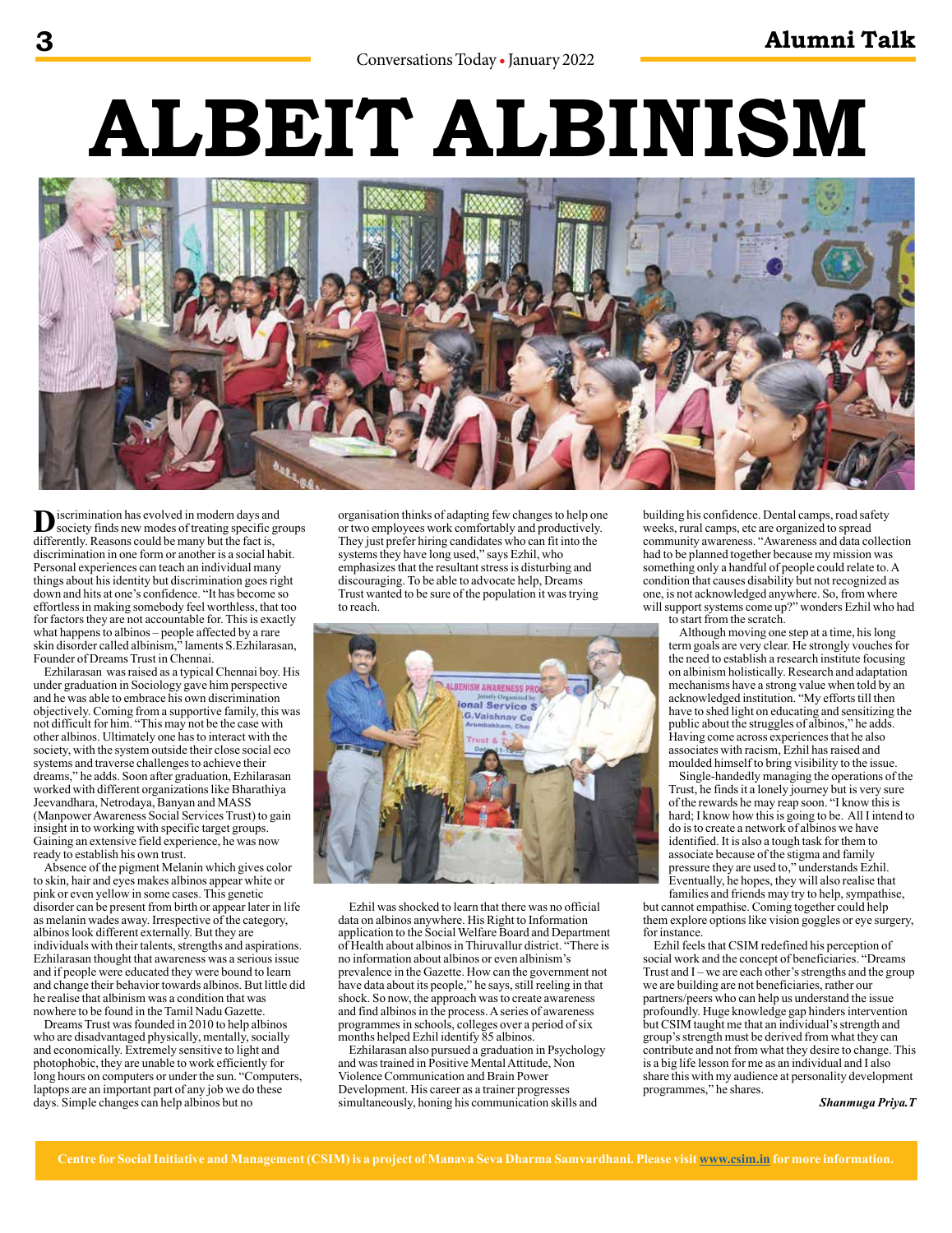# **KATHALAYA: BRINGING STORIES TO LIFE**



**66** Stories give a healing touch to people who hear

them" says Geeta Ramanujam, Founder and Director of Kathalaya, a unique initiative dedicated to the cause of story-telling, using it as an educational and communication tool for impactful social change. Founded in 1998, Kathalaya has trained over 93,000 people from all walks of life - students & teachers, entrepreneurs & corporate executives, parents & momsto-be, nurses & doctors, tribals & village folk, NGO heads & changemakers and many others - in the delightful art of story-telling.

Geeta's initiation into the world of stories began in her childhood in Mumbai, when her mother told her little tales in Tamil to teach her the language and her father narrated stories of the brave and the strong to prepare

her for life's challenges. Evenings and weekends were often spent attending theatre, dance and music performances, Hari-kathas or going to the movies. Looking back, Geeta says, "Each of these performing arts offered rich lessons in effective speech and communication, voice modulation, acting, emoting and use of body language, which she subconsciously imbibed<sup>'</sup>

Geeta discovered within her, when she was young, the ability to mimic human and animal sounds that made her a popular entertainer among family and friends. These are the very skills that make her a master storyteller today!

It was in her first job as a nursery teacher in a Bangalore school that Geeta thought of using stories in the classroom, to capture the attention of her very young and naughty pupils. She discovered that stories had a mesmeric effect on them – they made them calm, joyful and attentive. She explored the effectiveness of stories further when she taught English and History lessons to higher classes and found that her students learnt better and even got enthused to read more. Needless to say, the popularity of the teacher who brought the magical world of stories to class, grew day by day.

As the potential of story-telling as an effective educational tool began to unravel at the school and through the workshops Geeta conducted, her craft received attention and recognition, and with that, invitations to train teachers poured in from schools across the country.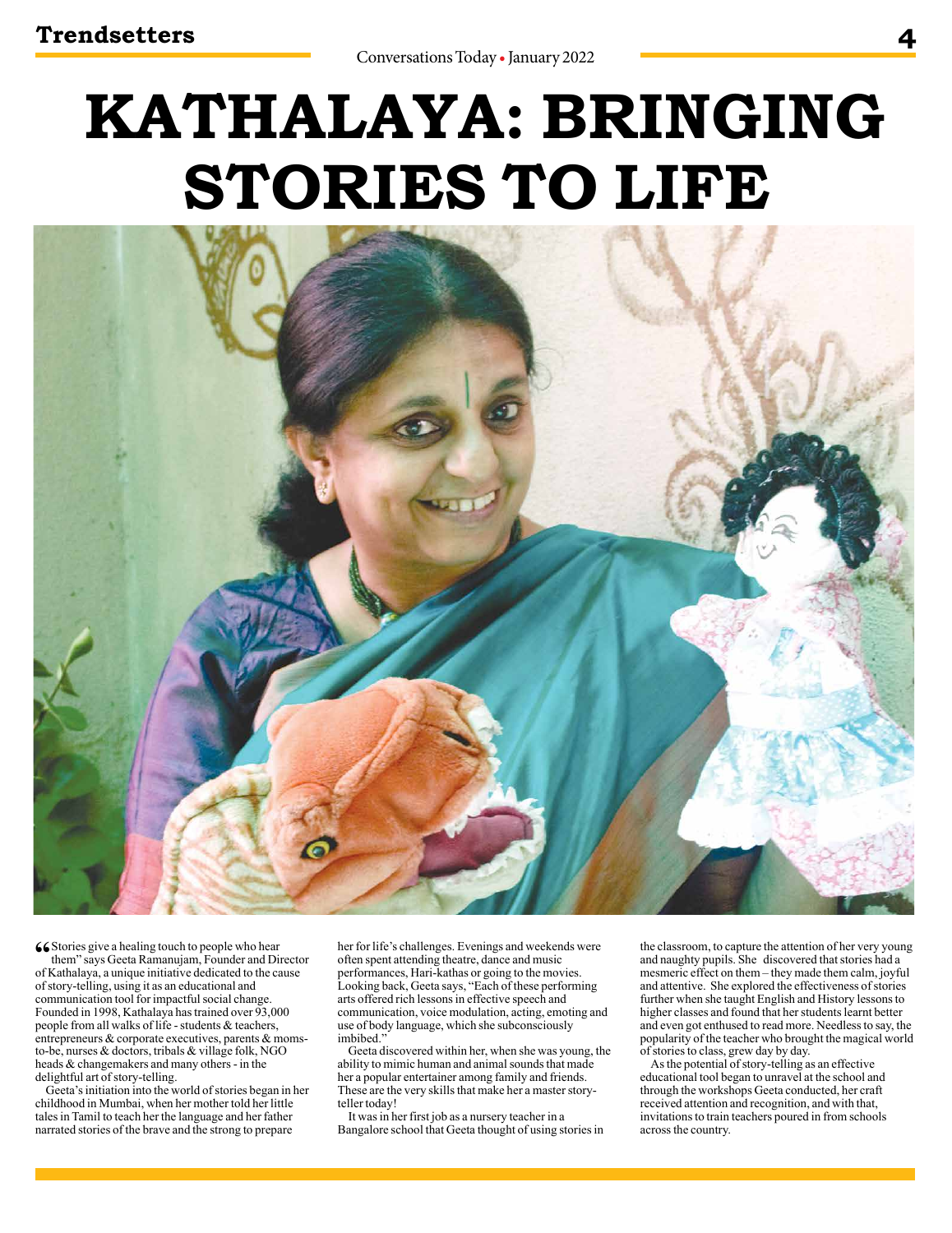Conversations Today • January 2022

### **5 Trendsetters**



**CSIM offers training and consultancy to social enterprises** – for-profits and non- profits to facilitate them to apply successful business practices and yet retain their social mission. It also offers training and hand holding support to prospective social entrepreneurs and enable them

to launch their social initiatives.**www.csim.in**

The time was ripe for the birth of an initiative dedicated to story-telling. "It all began one rainy evening. Two of my colleagues and I stepped out of the school and set up Kathalaya, with support from the India Arts Foundation with a mission to use story-telling as a universal tool to educate under-privileged children in rural schools and in special schools," she says.

### **Tales for Better Learning**

Kathalaya's activities in field of education include story-based curriculum development for diverse student groups and subjects, teacher training, and conducting story-based learning sessions. Further, the Trust created picture stories for the hearing and speech impaired, and evolved effective voice techniques to narrate stories to the blind (story sessions were offered by the Trust at the Ramana Maharishi School for the Blind in Bangalore). Weekly story sessions for Social Studies and language classes were also offered to schools. In a program called Stories on Wheels, which was implemented in 25 rural schools, story-based learning on different themes was facilitated by organizing educational trips to factories, farms, local silk weaving centres etc. Since the government of Karnataka's objective was to make learning joyous in schools, Kathalaya's story-based curriculum and methods were welcomed by the education department of the state.

Kathalaya's teacher training program subsequently reached 14 states, including Chhattisgarh, Himachal Pradesh, Tamil Nadu and Odisha, with funding support from Tata Trusts and Ford Foundation.

"Going to the grassroot level and training teachers was a very satisfying experience" says Geeta. Kathalaya's work with the Santhal tribals in the

Keonjhar district Odisha, for example, was an extensive multi-dimensional project which involved documenting Santhali folk tales, creating story-based curriculum for first generation learners and training mothers to teach their children, using puppets made of locally woven cloth, tribal musical instruments and folk songs. "The strong, energetic and agile Santhali mothers were great story-tellers" she adds.

#### **Stories for Social Change**

It was with strategic guidance from funders that Kathalaya began offering its services to NGOs – primarily to use stories as a tool to address social issues. Stories were evolved to address issues like women empowerment, child sexual abuse, gender sensitivity and child marriage. In a project in Koppal, Karnataka, with an NGO called Sampark that sought to address the issue of child marriage, stories of hardships came from the community women themselves, and the bold and outspoken among them were trained by Kathalaya to spread the message against this practice. Most of Kathalaya's work with NGOs was training and creating content and lesson plans.

As Kathalaya's services grew, there was a need to evolve a strategy for sustainability. Kathalaya International Academy for Story Telling was then set up as a commercial venture, from where 30% of revenues are assigned to the Trust. The Academy, offers Diploma and Certification Courses in story-telling for those interested in the craft. Besides, the Academy also works with companies, hospitals and urban schools. Companies have engaged the Academy's services for adapting story telling as a communication tool for Leadership Training, Diversity and Inclusion and



Human Resource Development.

The Academy has international affiliations with story-telling organizations in the United States of America, Scotland and Sweden. Geeta considers the collaborations important because of the learnings that story telling traditions around the world have to offer. She is the pioneer of story- telling movement in India, and now there are many organizations that have mushroomed all over the country.

The pandemic has posed new challenges for story tellers for this is a craft that relies deeply on physicality, body language and eye contact, and a powerful though intangible, connect with the audiences that live interactions create. Much of Kathalaya's work has continued online in the last 2 years, over video call platforms and YouTube. Describing the challenges, Geeta says, "One can't expect interaction and showing action on screen is difficult. Also, people's attention span is low."

On the 24th of January, 2022, Tales from the World, an illustrated volume of twenty stories will let readers into the magical world of stories from Russia, Japan, France, Tibet, India, Korea, Scotland etc, as retold by Geeta herself. The book, she says, also contains one of her most loved stories called The Mountain & The Bird that has moved audiences everywhere from Brazil to Mumbai and Japan to the United States. Much like the bird in the delightful tale, Kathalaya's journey with stories has been one that has healed and brought hope, joy and empowerment.

*Usha Ravi (with inputs from Jayashree Govind)*



Centre for Social Management (CSIM) is a unit of Manava Seva Dharma Samvardhani (MSDS). It is a learning centre that promotes the concept of social entrepreneurship.

### **Centre for Social Initiative and Management**

### **Contact Persons:**

Ms. **Marie Banu** Director, Chennai @ 9884700029

Mr. **Ramesh Balasundaram**  Director, Bangalore @ 9845211311

Mr.**K L Srivastava** Director, Hyderabad @91- 9912656112

Dr. **Madhuri. R** Head, Coimbatore, @ 91-9840222559

Dr. **Agyeya Tripathi**  Head - North & NE India @ 91-8058662444

Mr. **Sandeep Mehto,** Head – Hosangabad, @ 91-96696 77054

CSIM also facilitates **Social Accounting and Audit** for social enterprises, CSR projects, and NGOs through Social Audit Network, India (SAN India).

For further information, please contact: Ms.**Latha Suresh**  Director, SAN, India @ 92822 05123. **www.san-india.org**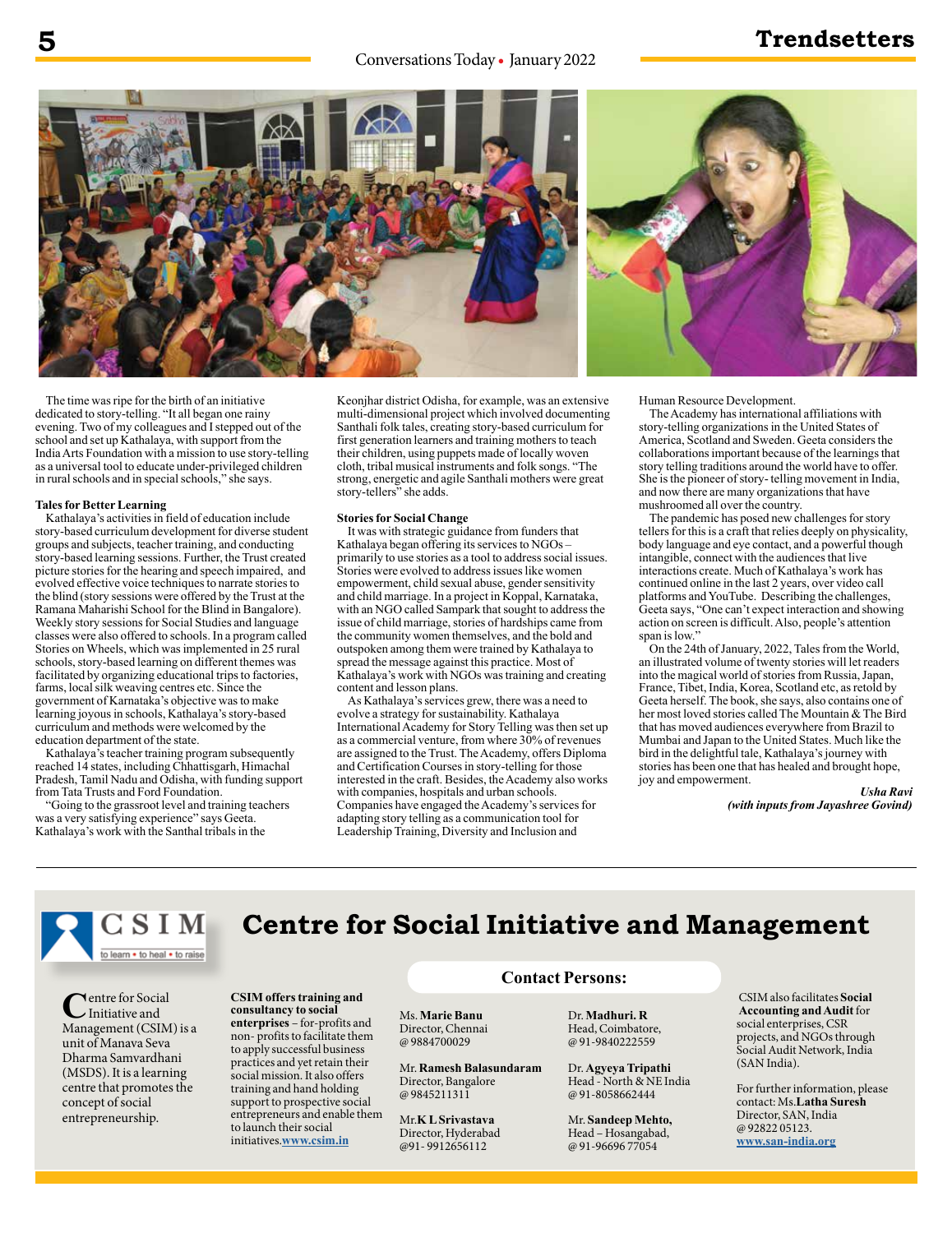# **FOR THE CHILDREN**



**F**or over 13 years, TARA India has looked after children in urgent need of care and protection, often thanks to violence, abuse, and neglect. Since 2008, the organization's outreach programme also supports vulnerable children, including school dropouts. In this period, the organization has developed an after-care programme to support and guide young adults who have lived life in TARA homes to become self-sufficient, successful, and productive adults. Today, the organization has directly and indirectly impacted 750 and 2,300 beneficiaries, respectively.

 "When we started in 2008, we had only 16 children. By 2021, we had about 150. In 13 years, TARA has successfully established and ran three children's homes, an aftercare program, and an Outreach Centre, all of them catering to the needs of vulnerable children and their families," says Basanti Caroline Roublin, Executive Director, TARA Child Protection and Empowerment, "A Training Centre

which operates across TARA programs guaranteesthat all employees offer informed professional care and support to the children."

 In order to prevent institutionalization of children and promote their education, TARA's outreach programme has helped support twice the number the children than those in a TARA home, at reasonable costs and parental cooperation. In fact, a 2017 study concluded that the programme should cater to the community in Saidulajab village that had its share of challenges and lack of institutional support. "A follow-up study was conducted in  $2018-2019$ , where a team of 4 field investigators interviewed 300 households in 11 slum settlements. The results allowed TARA to better understand the situation and the needs of the children," Basanti adds.

 Owing to interruptions due to the pandemic, the programme in question has adopted an adaptive approach based on the needs of the community. "The activities included the weekly distribution of rations

proximity is much needed for the child's development and identity," says Basanti, "We encourage families to visit and call the children, but maintaining this bond is not always as easy or as self-evident as it may seem. Children get placed in TARA Homes for reasons in which families often play a part. "

to 50 families in 2020 and close to 35 families in 2021, educational activities through digital means, awareness drives on the pandemic, safety measures for domestic violence, and weekly phone calls with the families to keep a check on their health and the overall situation at home," says Basanti.

 TARA has over the years, aligned its purpose with the sustainability development goals of the United Nations Organization. "We believe that by providing children with quality education, and by being strong proponents of gender equality, we can contribute to reduced inequalities in the communities we support and have an impact on empowering our children to have access to decent work in their future," Basanti says. It is however, a daily challenge to work with children suffering from trauma, differently-abled children and those with learning impairments. "Given the fact that large institutions are prone to generate violence when they exceed their maximum capacity, we admit only 20 children per home, since

 "TARA's goals are always oriented towards children and their wellbeing. So keeping the children and staff safe and happy has been a priority, in midst of the pandemic," says Basanti, "TARA Outreach Centre ensures that children, who mostly go to government schools, actually go back to school and can cope up with the gap created by 2 years of the pandemic. On the larger scale, we wish to increase the exposure to TARA activities and make our model more accessible to the public and within the sector."

our priority is a safe and secure environment with a family-like atmosphere," she adds.

TARA's model is known to be firmly rooted in the belief that quality education is key to empowering children. "We ensure that every child is enrolled in good schools and that there is a sound knowledge of English to access a wide range of employment opportunities," says Basanti,

"We also encourage the children to use English as their medium of communication with the staff, teachers and volunteers."

 Extra-curricular activities like sports, art, and craft have been given priority by TARA. The organization also conducts "child representative elections" to instil responsibilities that will help children understand the importance of advocating and articulating their opinions.

"TARA Homes' policy regarding the families of children is to nurture the bond between parents and children. It is their fundamental right and this





TARA is also committed to ensuring that only qualified and committed personnel be employed to work with children. Salaries are structured so as to guarantee a certain standard of qualification, while training and refresher programmes are continuously provided to staff members. TARA's accounts are audited and published annually, to comply with a strict anti-corruption policy.

 "We envision a world where all children are protected and empowered to achieve their full potential in life," says Basanti, adding that TARA will start a female-centric module in TARA Outreach Centre, for the teenage girls in the community. "Through the female-centric module, we hope to provide skill-based training, equipping the children with legal documents, teaching necessary life-skills essential for self-empowerment, conducting programs on women's rights and opportunities, and implementing a self-defense training programme," she adds.

 Based on a survey of children's medical needs TARA will set up health check-ups for children and their families. "In the next two years, we plan to expand the program TARA Big Birds, as many teenagers in TARA Homes will complete their schooling and would then likely become a beneficiary of the program," Basanti says. Today, TARA is actively planning to expand its training centre by collaborating with organizations either working directly in the field or indirectly associated with the social sector. The organization's expansion will depend on building a network with local and state authorities, and setting up a well-trained group of staff members to regularly monitor the operations, not to mention raising sufficient funds to launch and keep the home running.

 While solely operating in Delhi today, TARA might consider expanding to other states and more rural areas in the future. "Some of the expansion challenges are, of course, due to the pandemic," says Basanti, "Staff burnout due to extended lockdown periods is something we are expecting. However, we are doing our best to avoid that, through regular discussions and training of the staff."

Other challenges for the organization include fundraising and increasing its donor network. The organization is working towards increasing awareness and gathering more individual donations.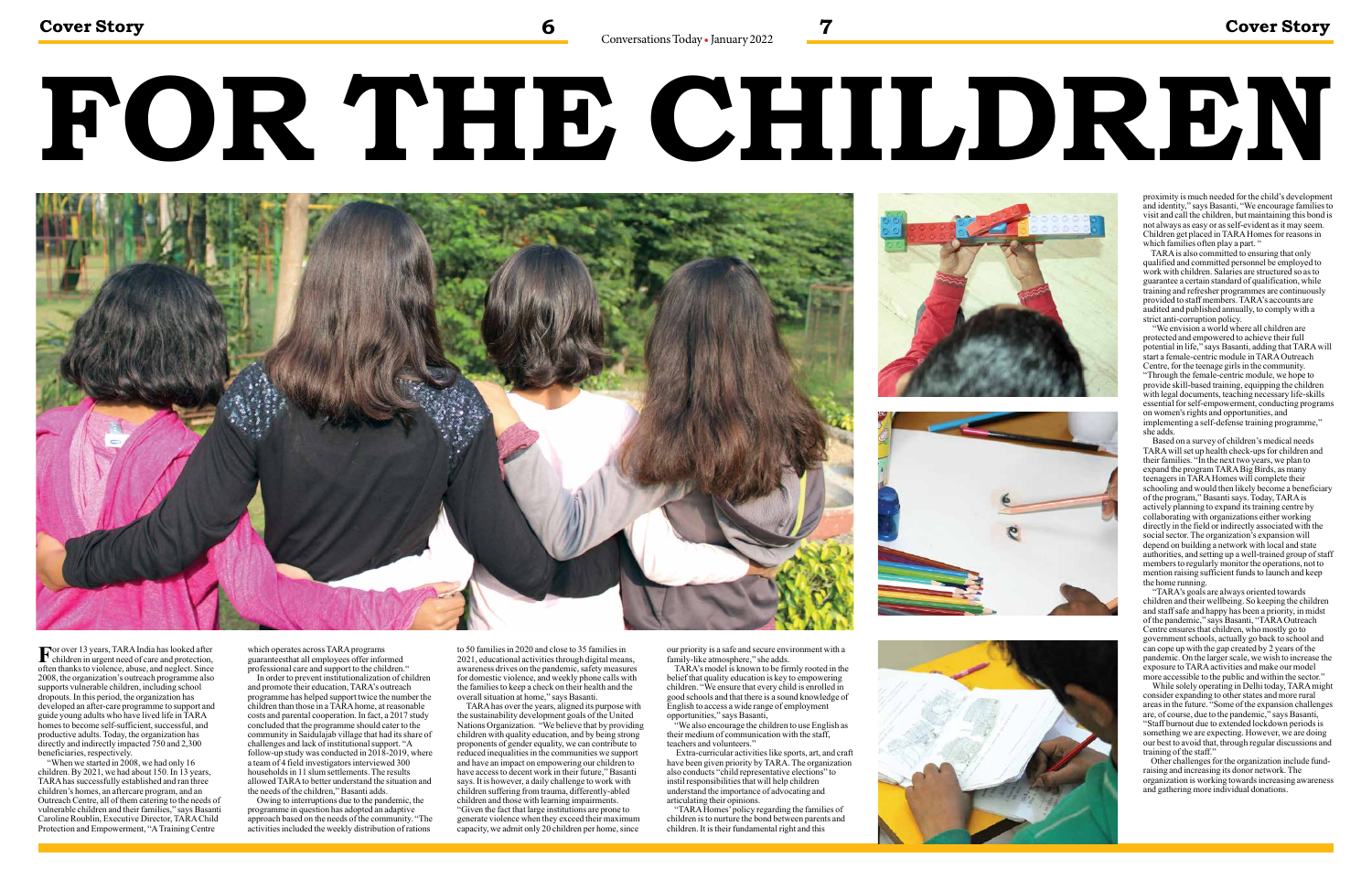# **MANY FACETS TO DEVELOPMENT**





Akhil Bharatiya Gramodyog Seva<br>Sansthan (ABGSS) is an NGO working in Bahraich district of Uttar Pradesh. Bahraich, located around 128 kilometres north-east of Lucknow, shares a tiny border with the neighboring country of Nepal. Not the least due to inclement weather (severe winters and even worse summers), a number of socio-economic problems tend to arise in this region. In an attempt to address some of them through voluntary efforts, founder Shiv Saran Lal Bajpai started ABGSS in 1985.

"I have been passionate about social service since my youth. In the mid-1970's while studying in Lucknow University, I started volunteering with various charitable organizations. I was particularly interested in giving lectures, giving talks about social issues. I was frequently called upon to talk on occasions such as the Independence Day celebrations of local organizations, wherein I had to deliver an address on issues such as the importance of education, substance abuse and other things," says Bajpai.

Bajpai went on to study Law. It didn't take him too long to figure out that legal practice was not for him. However, he did notice that of every hundred clients he would meet during his legal practice, only one or two were able to write their own signatures. The rest were completely dependent on someone else to do the reading for them. Says Bajpai, "It made me think hard about what I could do to make sure people were able to read and write on their own. So, I started a few night-schools in my area. A larger non-profit organization noticed our work and asked us to apply for

grants through a government scheme. Although that didn't work out, due to various reasons, it pushed me to start my own organization in 1985."

ABGSS has over the years taken many forms and has undertaken projects in several thematic areas. "In the first years, through Khadi Gramodyog, we received some funds to set up a work unit, producing shoes and slippers. The objective was to use profits from this unit to do charity. I faced a great many challenges in running this unit because I wasn't aware of the nitty-gritties of running the unit. Just as a man stepping into farming with zero knowledge of the subject, my foray into business led to a product-dump. We had too much of it and it wouldn't sell. I accumulated massive debt." explains Bajpai.

Soon after, he was visited by representatives of the Council for Advancement of People's Action and Rural Technology (CAPART). In an effort to learn from his past failings, Bajpai initially hesitated to indulge them in the request for a partnership. However, the CAPART representatives saw an opportunity to utilize the equipment, the factory set-up and labour from the existing work-unit to manufacture other items, such as a hand pump. Hence, they provided funding to start a drinking water project, for which ABGSS helped put together literature on water conservation and helped execute the project.

Since then, the organization has kept on evolving through various partnerships, working in tandem with such organizations as the UNICEF, Catholic Relief Services, DFID fund and others. In partnership with Path

India, for the past couple of years, ABGSS has been distributing blankets and rations among people in the district. A few medical camps are also conducted from time to time. Currently in association with Jeevodaya Foundation, a free education and milk distribution project is ongoing. Starting in December 2021, free sessions are being conducted for school going children, covering moral education, sanitation, hygiene, physical training, sports and exercises. 'Masoom' a child rights project is also underway. Newer projects being planned with Jeevodaya in remote interior regions of UP.

Programs and funding have been severely impaired during COVID pandemic. With difficulty, ABGSS was able to secure a sum of INR 6,00,000 to distribute basic rations, both dry and fresh produce. However, some opportunities have been put aside due to the ongoing pandemic. "I was supposed to meet with UNICEF to start a new project. Due to the latest covid wave, that has been postponed. It's easy to weave stories about strife, but living in this reality is very difficult. People appear self-sufficient in this region, but when you take a closer look, they won't have even a day's meal to survive on. Migrant labourers have suffered from returning to heir homes from far away workplaces. They have nothing to look forward to during their day. The government is supportive, but the problems are still there" says Bajpai.

Nevertheless, Bajpai is content with the progress made so far. "I'm happy that the issues that individuals like myself worked on, have mostly been adopted by the government. There has

been a revolution in education, in public attitudes towards sending children to school. Not long ago, there used to be schools with more teachers than students. Dropout ratios were high. Now, a lot of students are going to school, especially a surge of girl children being encouraged to go to school. There is also a sizeable increase in the numbers of Montessori schools, English medium private schools in the region," says he.

ABGSS is promoting 'Aadhi Aabadi' a forum for supporting the education of the girl child. Girls take part in competitions, are encouraged to put themselves out there. There is improvement in the number of women participating in educationrelated activities.

Earlier ABGSS had a few staff on my payroll. Due to funding fluctuations, Bajpai says he's unable to pay to keep staff. The organization mainly works with volunteers.

This year, a Kishori Mahila Project is scheduled to begin. Young women will receive training for running a menstrual-napkins manufacturing unit. The project further hopes to train and create awareness to the girls on genderbased problems they might face, and equip them to overcome those.

"We also have an idea for mushroom cultivation. It could be a women's livelihood option as much as a man's. Provided we get funding for it, we may go ahead. We are looking into sustainable marketing methods of the mushrooms as well," says Bajpai, looking to the future with optimism. *Archanaa Ramesh*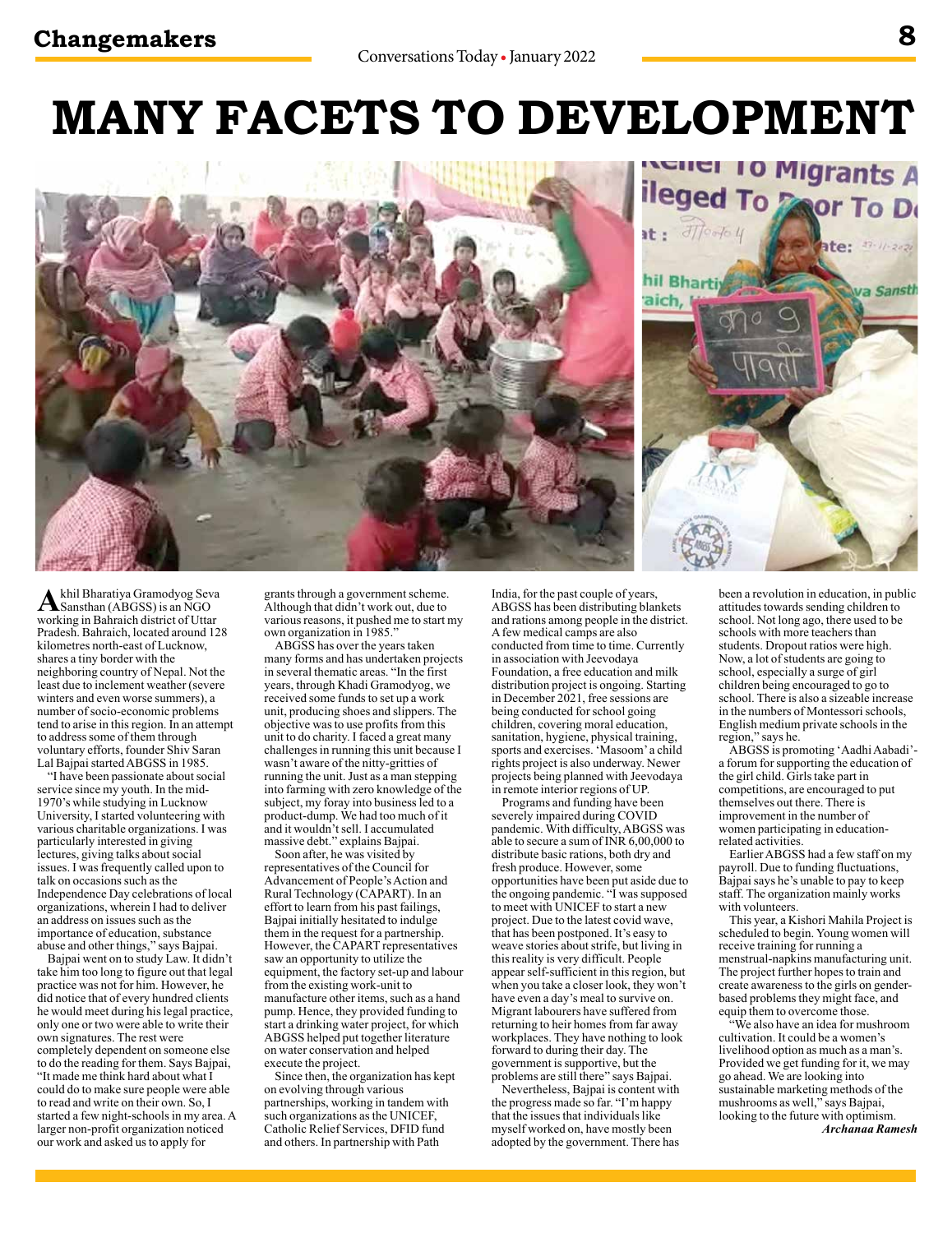# **ENTERPRISING YOUTH AND COMMUNITIES**

The rural-urban divide impacts the<br>lives of youth and children in<br>multiple ways and the one field where multiple ways and the one field where this difference is apparent, misinterpreted to be the reason behind incompetence of students from rural background, is education. "There are a range of factors that come along with rural background– determining the performance and capabilities of youth from villages. Their slower growth within organisations is not due to incompetency but lack of exposure at the right age. The exposure the rural youth gain after college is something urban kids are used to from school days. What if they also had the exposure and opportunities right from school days?" wondered Mr Yugandhar Reddy Dodda, Founder and Chief Enabler of V-Reap (Volunteers for Rural Entrepreneurs Advancement Programme) Foundation, a social enterprise based in Hyderabad.

Culminating from diverse experiences, V-Reap identifies rural unemployment with windows of opportunity in skilling rural children, creating livelihood avenues for women and making youth employable. "These are usual, rather easily relatable problem statements when you work in villages. V-Reap attempts to identify and mentor those individuals who can build/create opportunities for others in the village. Social entrepreneurship evolved in the process," he adds. Going beyond identifying and hand holding entrepreneurs, V-Reap endeavours to build a supportive ecosystem around the entrepreneurs which becomes an interface between them and their communities, thereby enabling impactful community development.

V-REAP is building a network of qualified, competent and trained rural volunteers who will work as educators, enablers and counsellors, while being entrepreneurs themselves. From the numerous awareness programs, VREAP identifies youth diligently through a 13 parameter tool and selects those who have an aptitude for learning, interested in village development, and look for a consistent income. The Youth' responses to this tool also helps VReap comprehend the needs of the population and accordingly customise the services on offer. Thereafter, the volunteers go through the exercise of doing a small survey in their village, which makes them conscious of the opportunities in their villages. What follows is a facilitators' workshop after which, interested candidates are helped in launching their enterprises. Village orientation programs for village community are done to establish the selected youth in their village. He/she is supported by VREAP platform to further his/her entrepreneurial journey for impact.

Every service or programme from





VReap is routed through these entrepreneurs, thereby delivering income to both stakeholders. Be it the establishment of learning centres in the village or skill training programmes, the volunteers turned entrepreneurs are now equipped with the skills to identify their beneficiaries objectively. They have also evolved to become points of contact for rural commerce promoting products from their networks.

The After School Engagement programme packs contemporary skills with fun filled activities and sessions where children are encouraged to learn by doing/designing themselves. With each day of the week focusing on different themes like Robotics, communications skills, speed maths and science experiments children not only look forward to new classes but are able to better relate to concepts that are taught in schools and apply them to routine tasks. The enthusiasm goes farther during the summer camps where children are exposed to games and activities that enhance their logical thinking abilities. These programmes are run and managed by the volunteers from the villages who are trained to be

skilled facilitators. Their inputs in designing activities and experiments are highly valuable and this open communication helps VReap build upon its existing resources.

Youth interested in skilling themselves and those who aspire for competitive examinations are all guided and trained through customized programmes. Linkages with industry and other impact organisations allows the youth to experience real time skills like decision making and crisis management. Career counselling, assistance in job search and entrepreneurial skills are imparted thereby enabling the youth decide about their future course of action.

Women executives for women empowerment programme has completed three seasons now and the result is very impressive. Be it the do-ityourself products training through webcasts or the customer executive training programmes, women have clearly made a decision about what they preferred and what they looked forward to. "This decision making is the primary step in self-reliance. In the absence of proper guidance, women and youth

from villages are unable to take this call and move further. VReap has bridged this very strategically," says Yugandhar. VReap volunteers select interested women and assist them in applying for the training sessions, after which they are placed in job opportunities through the placement cell.

The idea is to look at communities from the eyes of entrepreneurs, because as they evolve they will also be able to delve into what needs and services suit their communities, and the network that builds in each village guides aspirants appropriately. For example, a woman who completed her training as help desk and customer executive couldn't start work soon after as her husband died due to COVID. VReap social entrepreneur's guidance helped her to take up a job at a super market and she is now capable of managing her family's needs. "What we now see is a wide realm of services administered by our entrepreneurs themselves for the best interest of their communities. VReap continues to be there as a partner, mentor and the integrating channel that facilitates the services and upgrades demand-supply in every service. We are not an incubation centre; rather an integrating platform which is self-sustainable and mutually beneficial. Of the 19 services we have deployed thus far, 17 are revenue generating," he informs.

For a three-year old organization, VReap's presence in 157 villages in Telangana and Andhra Pradesh, is an incredible feat. Yugandhar feels that VReap is still in the minimum viable product stage and in the next five years will reach out to 9000 villages in the four states of South India. All this ambition for this impact platform comes from the strength of the ecosystems it has built in every village.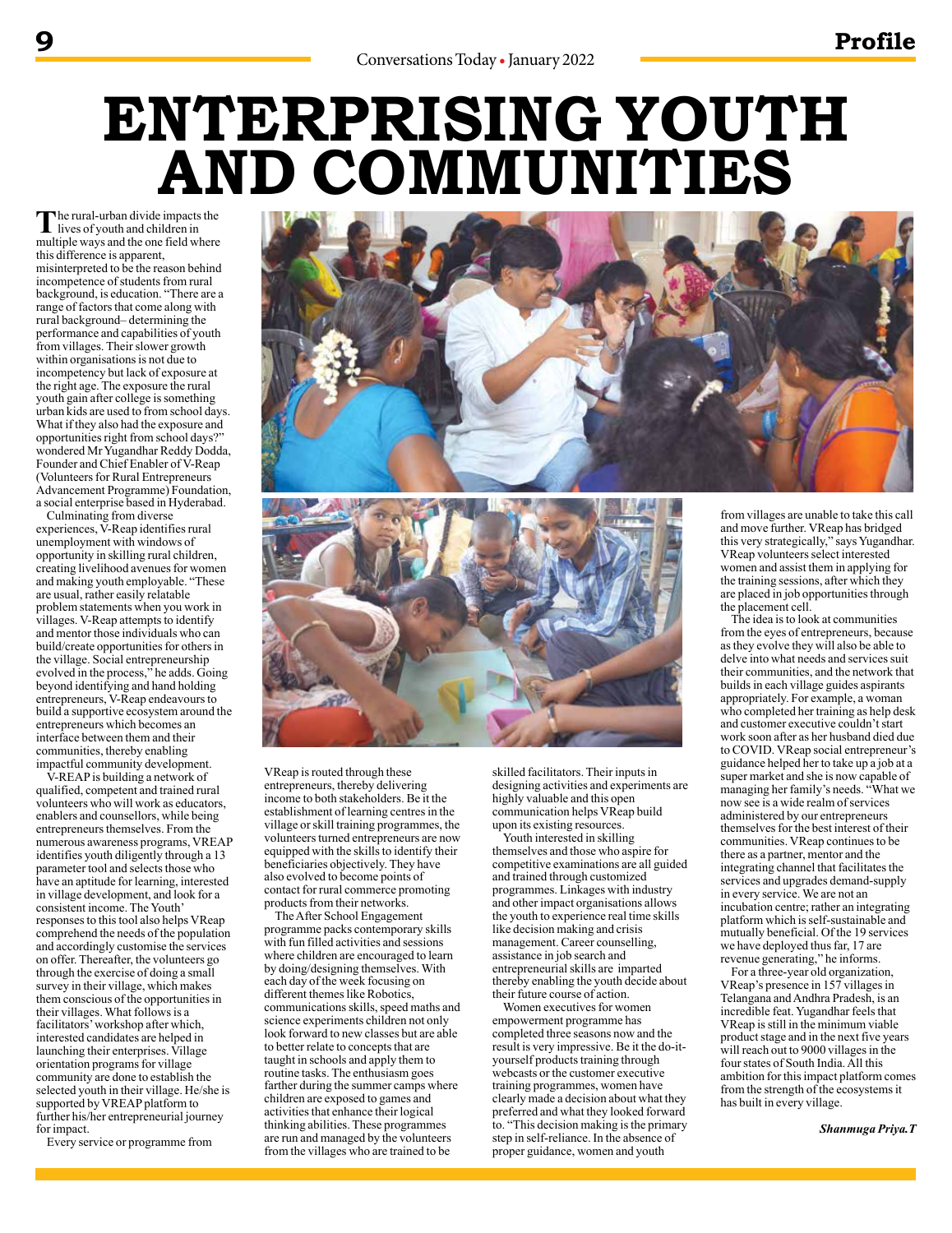# **SUPPORTING THE WEAVERS OF LUISIANA WITH A BASKET OF BREAD**

*As COVID-19 affects the livelihoods of Pandan weavers in Luisiana, Maria's Kitchen aims to create a community to support this artisanal craft.*

**E**ach day, Maria's Kitchen, a bakery in Laguna, sells<br>tray after tray of ube cheese pandesal (cheese and<br>transmitional band allo) and other hand a grad asker yam infused bread rolls) and other breads and cakes. But there is more to these baked goods than bellyrubbing yumminess; the simple and elegant pandan leaf

boxes that bear them tell a story of their own. The boxes are the meticulous work of weavers from remote villages in Luisiana, Laguna (a four-hour drive from Manila), who have honed the skill of weaving pandan leaves over generations, making bags, boxes and various crafts from the leaves of 100-year-old trees.

And in the midst of COVID-19, where demand for their craft has dried to a trickle, the boxes are providing steady, much needed income for the weavers.

"The pandemic really took a really big hit on us. Our past customers never came back," shares Nenita Racoma, a 59 year old weaver who was taught the craft at seven years old.

#### **A bakery that warms hearts**

The idea of using the boxes came from Kwin Garcia-Anino, one of Maria's Kitchen's three founders, whose mother-in-law is from the same village as the weavers.

A long-time fan of pandan crafts, she previously set up a business in 2017 to sell their products, but stopped to focus on raising her children.

Fast forward to 2020, when the pandemic took the world by storm. Kwin, who was working as a financial advisor and event organiser, saw her income drop. Together with her friends Kristine Garcia and Zyra Porca, they decided to start a baking business.

"Since we like to eat, obviously, why not try exploring the food business?" says Kwin with a laugh. "It turned into a passion and took my mind away from the pandemic.'

 Maria's Kitchen was a success, creating a "happy problem" for its founders. "When more orders started to come in, our packaging supplies could not hold up," Kwin recalls. "We decided to return to pandan packaging as it was our first love."

Pandan, she explains, grows plentifully in parts of the Philippines, and offers a more eco-friendly alternative to single-use plastic packaging.

And as Kwin would discover, it would become a lifeline to weavers in a time of crisis too. "When I met the weavers in these remote areas, they told me they really had a hard time with less orders and transport restrictions. So I told my partner, we'll use pandan packaging so we can help the weavers in Luisiana."

#### **Where altruism and artisanal meet**

Pandan weaving requires skill and dedication, from cutting down leaves from the trees, to removing the thorns and shaping them to the required size, to drying and softening them on presses that weigh over 1,000kg — all before anything can be woven.

The result is a durable, reusable material that can be made into items like baskets, boxes, hats, mats and more, customised to the users' needs.

Before the pandemic, weavers made about 500 pesos (US\$9.90) a day for their craft and labour — enough to help support their families.

"I am very proud because weaving helped us survive...you can see that weaving is the main source of income here. There are big houses and you will see there pressing machines below. Those pandan leaves sent

their children to school," says Rose Rondilla, a weaver. Even though times are tough, Rose and Nenita try to make sure everyone in the community has a chance to earn. "If I have orders, I do my best to share the workload with them. I also purchase their products so they don't need to sell it to marketplaces far away. I understand the struggle, so whatever I earn, I share it with them, says Nenita.

When the orders are ready, Kwin and her partners will drive the long, narrow bumpy roads to the villages to collect the boxes. " We don't mind the hassle, we really just want to be of help with their livelihood," says Kwin.

Although many weavers have been forced to lower their prices amid low demand, Kwin is steadfast in honouring whatever weavers quote her. "I have an idea of what the struggle of losing an income is like, especially during the pandemic, and I do not want to add to their suffering," she shares.

It is a spirit that resonates with Maria's Kitchen's customers. "When we told our customers that every purchase with pandan packaging could help the weavers of Luisiana, we received a lot of support from them," says Kwin. "The customers are happy because they want to support the community we are helping."

Nenita hopes other weavers will take heart and press on. "Don't lose heart and just continue making those bags. Every problem has a solution," she says.

In the long run, Kwin hopes to see newfound appreciation for the weavers'

craft. "Pandan weaving is a cultural representation of their town that can be passed on to the next generation. I hope we can help them in preserving that."

### **ABOUT MARIA'S KITCHEN**

Maria's Kitchen is a bakery in the Philippines that uses eco-friendly packaging woven from pandan leaves for their popular home-made breads, to reduce their plastic waste footprint while giving pandan weavers a new stream of income amid tough times. Through sales of their baked goods, they hope to grow support and interest in the craft of these weavers.

> *A story by Our Better World (the digital storytelling initiative of the Singapore International Foundation www.ourbetterworld.org*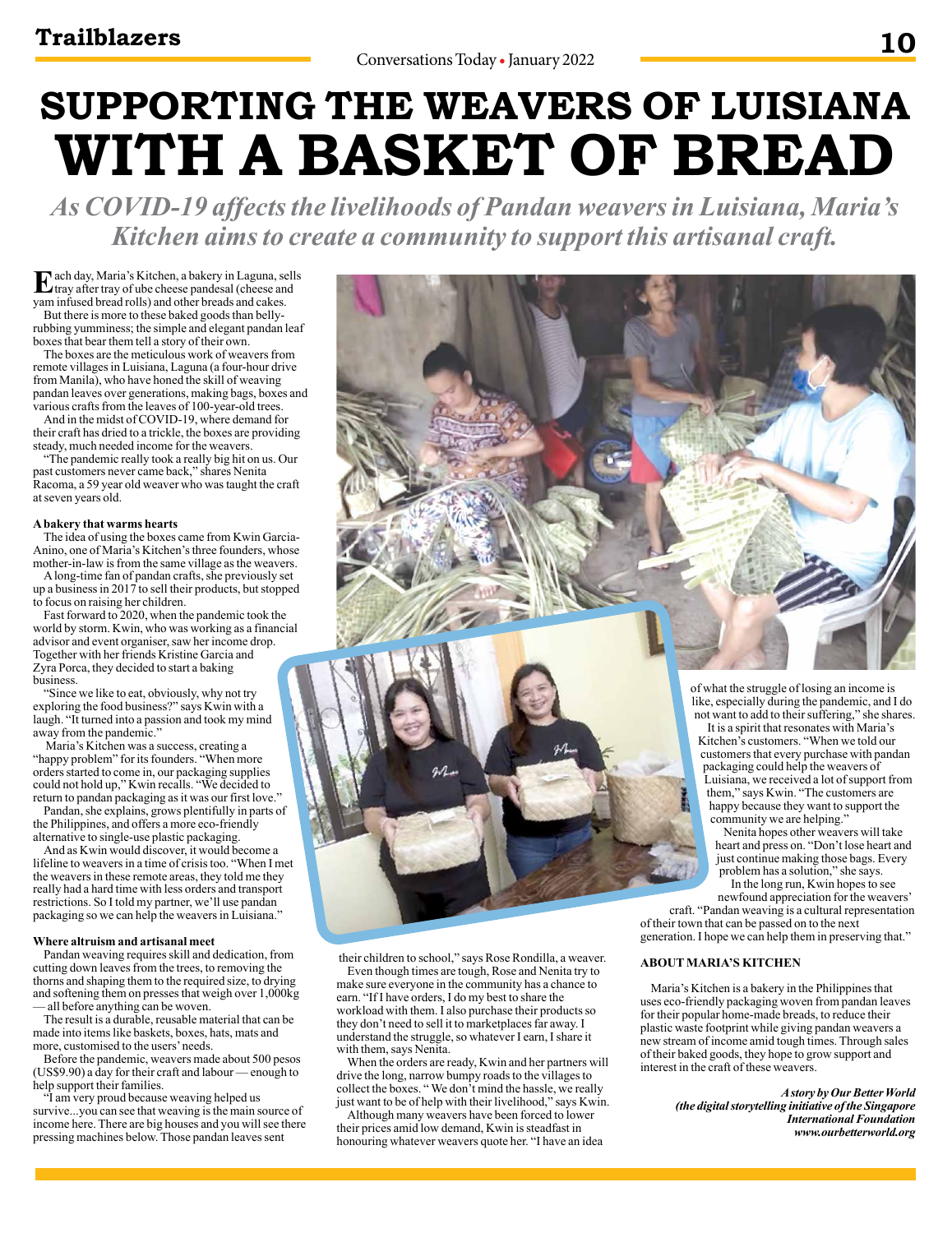# **WOES TO WOWS - RAY OF LIGHT SEEPS INTO DARKNESS**

*"The most precious light is the one that visits you in your darkest hour!"― Mehmet Murat ildan*



The light is precious not because it is<br>
a new entrant or anything special. It is precious because of the darkness before, making the light noticeable. Often, we don't accept the darker clouds and curse them. We think they come into our lives to destroy us. But the dark clouds have a hidden water body that can rejuvenate and renew the earth to allow new green space to grow. It will come in the form of rain, but there is only more life rejuvenated on earth at the end of it all.

The pandemic and journey with COVID have been so too. I have been observing people move from initially celebrating the sudden vacation and working from home to gradually moving into frustration, boredom, blame game, anger, non-acceptance, and rebellion to adhere to the restrictions in six months. All had some ray of light struggling to seep in. Some noticed it and were afraid to believe in it. At the same time, some embraced it and moved into another paradigm, changing the orbit and creating a new society, a new normal, and a rejuvenated path for further growth.

I would like to share the changes with a simple classification –

### **Physical**

It had been so hundreds of years back, and now again, the social distancing has brought to our

knowledge that our body is the temple of the soul, and we can greet each other without having to mix our energies. We retain our energy and control dropping off the additional energies from others through a bathe with saltwater every evening. The good practices of not wearing the previous day's outfits and washing hands and legs when we enter the houses have taken attention. They looked simple at first, but the people have realized the value of these practices in the last two years. Cluster living in cities has been questioned at the deepest level.

### **Emotional**

The sudden lockdown and working from home left behind a significant time on hand to get in touch with their and others' emotional states. The Nava rasas (9 basic emotions) explicitly bridge relationships and heal past experiences. While emotional abuse and hurt have increased in some spaces due to proximity, it has also thrown open new conversations between family members. The youth, who would prefer to engage more with the outside world, has gone home to stay with their families. While increasing friction and making it dark, this also has a silver lining: seeing one's emotion at close quarters and understanding the other person living with them better.

#### **Social**

The one big grumble of every human during a pandemic is the loss of social interactions. Humans have used technology very efficiently to reach out and connect to people that otherwise they would not have put effort into. Technology has penetrated villages, too, connecting families. The world has shrunk and brought people closer to each other. Empathy had another face to it in the last two years when we lost the close ones to COVID and left us huddling closer together virtually.

### **Medical**

In the medical field, health care workers have been seen as Saviours. There is a paradox that has emerged. People began to question the severity of their ailment before seeking a doctor's attention. The so-called alternate medicines like Ayurveda, Siddha, and Homeopathy got their rightful place, proving long-term benefits. Especially in cities, where quick fixes were rampant, curative and time-tested eastern medicinal practices are seen with respect and go-to solutions.

#### **Innovation and community reach out**

If Pandemic has left behind something substantial, it is the innovation and entrepreneurial possibilities in the multi-age group – be it students who are 15 years or senior citizens who are active and enterprising. In our school programs, students from 10th grade came out with innovative social action projects to make a difference to the people around them.

#### **Concept of life, happiness, empowerment, vision, and goals**

The two words life and vision are clichés,' and I am afraid to use them. Yet, the Pandemic has awakened both sides of the coin and given new pathways to see oneself. The concept of happiness, sharing, gender identification, goals to pursue have been challenged due to high uncertainty.

I am sharing only a peek into the changes in the world in the last couple of years. This series in the coming months will also bring out the silver lining that we often miss in trials and tribulations. The larger goal of penning these is to let us reflect and get in touch with those subtle nuances that weave into the fragment of life, making evolution a certainty even in the darker days.

*Dr. Kalpana Sampath*